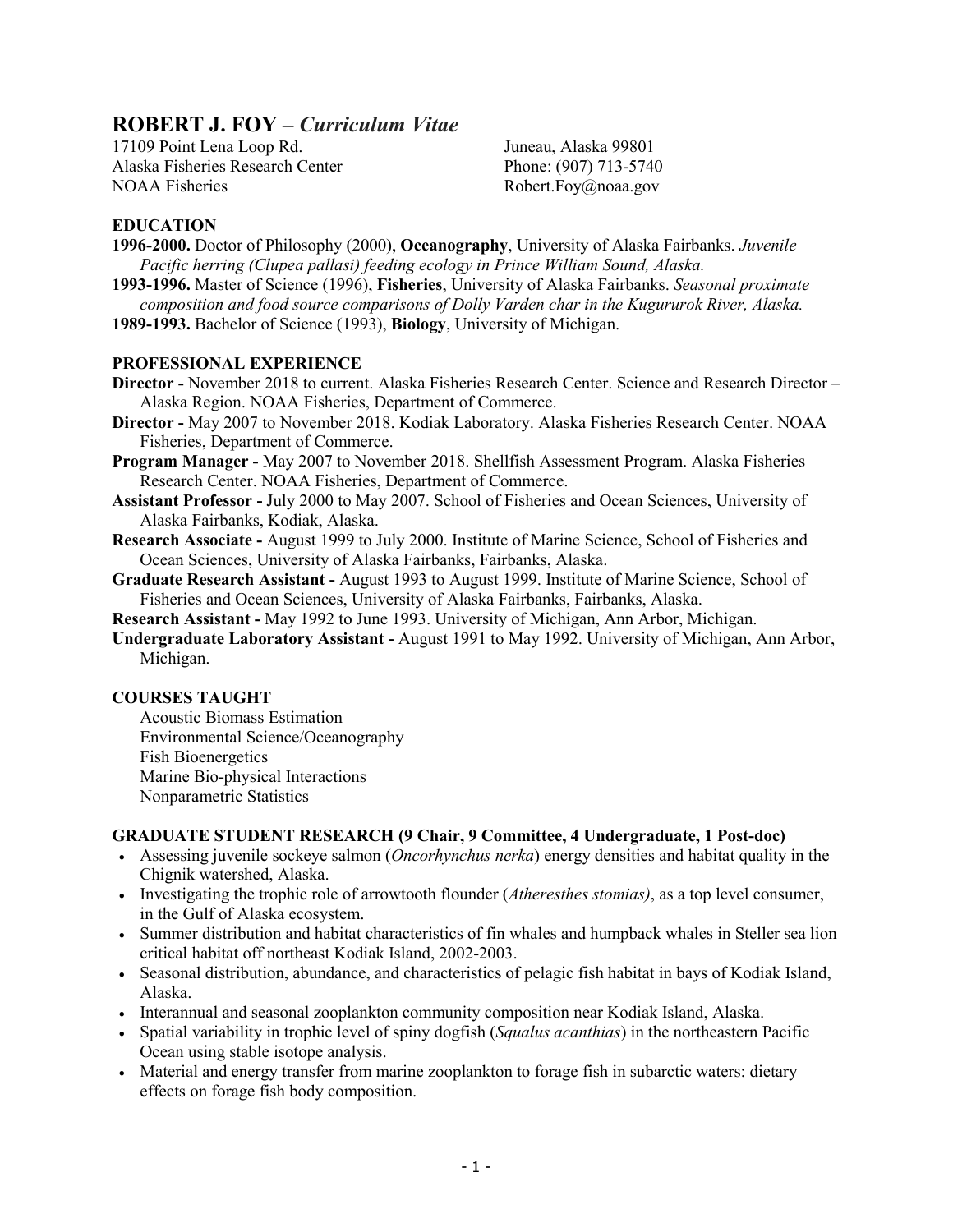- Defining a trophic isoscape for food webs in the western Gulf of Alaska.
- Pacific sleeper shark ecological interactions.
- Spawning habitat characteristics of Pacific herring (*Clupea pallasi*) in Prince William Sound, Alaska.
- The ecology of eulachon (*Thaleichthys pacificus*) in twentymile river, Alaska.
- Abundance and feeding ecology of humpback whales (*Megaptera novaeangliae*) in Kodiak, Alaska.
- Paralytic shellfish poisoning: the relationship between *Alexandrium* abundance and PSP toxins on Kodiak Island, Alaska.
- Interrelationships among temperature, metabolism, and swimming performance in Pacific cod (*Gadus macrocephalus*): implications of climate change. Expected MS completion: December 2006.
- Physical and biological effects on the vertical distribution of walleye pollock (Theragra chalcogramma) in Alaska.
- Tufted puffins as biological indicators of forage fish availability in the Western Gulf of Alaska.
- Trophic ecology and genetics of eastern Bering Sea shark bycatch.
- Population discreteness, and the spawning habitat selection and migratory behavior of eulachon (*Thaleichthys pacificus*) in Alaska.
- Natural predation on tanner crab (*Chionoecetes bairdi*) around Kodiak Island, Alaska: implications for stock management.
- Distribution of pelagic fishes related to oceanographic variables in the western Gulf of Alaska.
- Seasonal energy density changes in the prey of Steller Sea Lions (*Eumetopias jubatus*).
- Fisheries oceanography of Portlock Bank.
- Seasonal and geographic variation in condition of juvenile walleye pollock in the Western Gulf of Alaska.
- Fish tagging, acoustic biomass estimation, temporal and spatial correlations between forage species distribution and environmental conditions.

#### **PROFESSIONAL SERVICE**

- 2021-current. Executive Board Member. Oregon State University Cooperative Institute for Marine Ecosystem and Resources Studies.
- 2020-current. Advisory Council Member. University of Alaska College of Fisheries and Ocean Sciences.
- 2019-current. Board Member. Alaska Ocean Observing System.
- 2021. Session Chair. Multiple Stressors
- in the Marine Ecosystems. Alaska Marine Science Symposium. January 26, 2021.
- 2010-2015. Scientific Advisor. Alaska Marine Conservation Council.
- 2010 –2015. Member. International Union for Conservation of Nature: Shark Specialist Group Northeast Pacific.
- 2011-2018. Chair. North Pacific Fisheries Management Council Bering Sea Crab Plan Team.
- 2007-2011. Member. North Pacific Fisheries Management Council Bering Sea Crab Plan Team.
- 2010-2018. Member. Kodiak Island Borough Fisheries and Oceanic Research Board.
- 2007-2019. Member. Alaska Cooperative Research, Rehabilitation, and Biology Program Steering Committee.
- 2007-2019. Member. Alaska Cooperative Research, Rehabilitation, and Biology Program Science Committee.
- 2012. Session Chair. Crab biology and ecology. American Fisheries Society Alaska Chapter Annual Meeting. Kodiak, Alaska. October 23-25, 2012.
- 2012. Session Chair. Interagency Crab Meeting. December 13-15, 2012.
- 2011. Session Chair. Fisheries Ecology. Kodiak Alaska Marine Science Symposium. April 20-23, 2011.
- 2003-2010. Member. North Pacific Fisheries Management Council Bering Sea Groundfish Plan Team.
- 2003. Session Chair. Site specific studies of Prey, Predators, Oceanography, and Fishing Effects. Marine Science in the Northeast Pacific: Science for Resource-Dependent Communities. Alaska Marine Science Symposium. Anchorage, Alaska. January 13-17, 2003.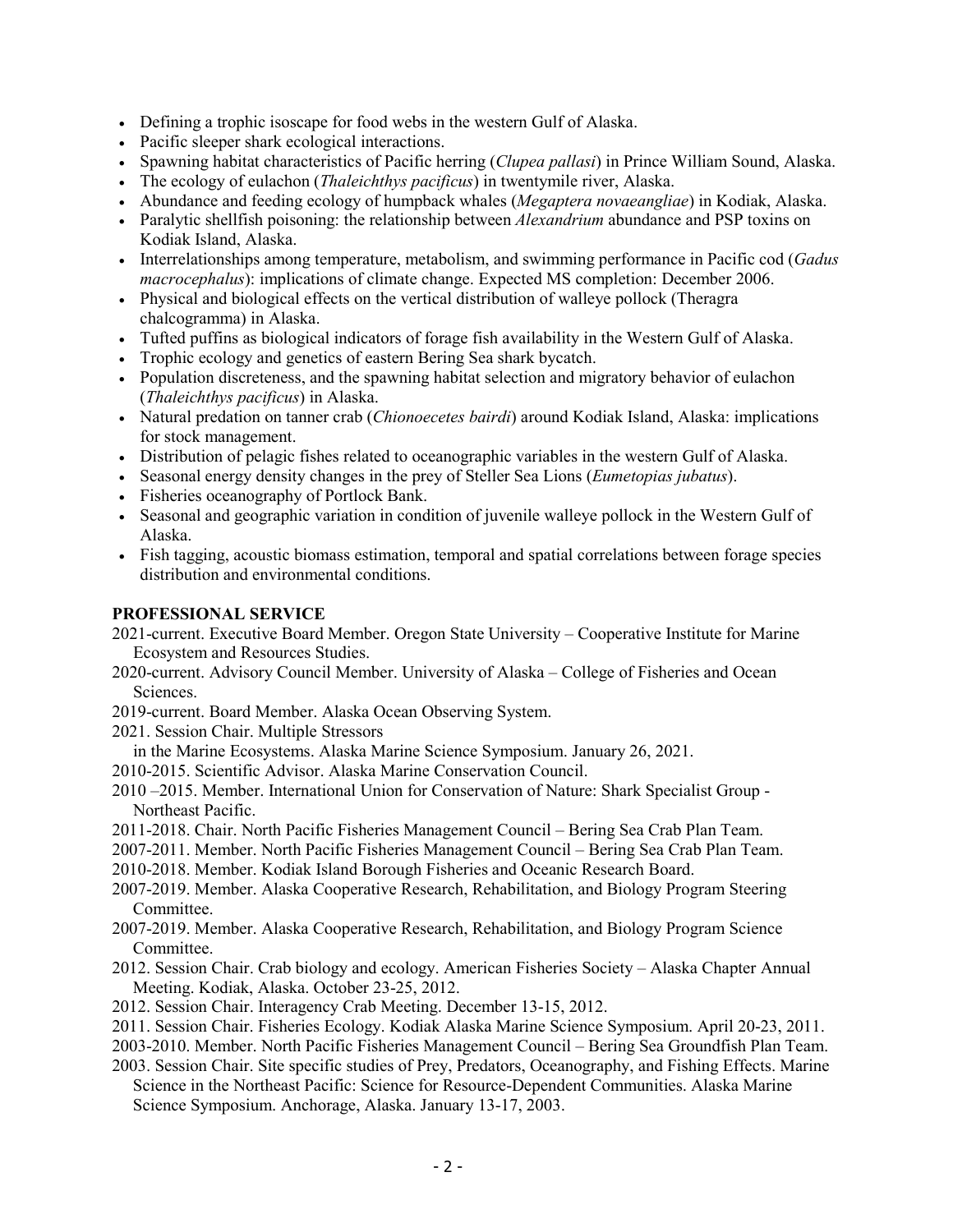### **Peer review manuscript/proposal reviews**

Fisheries Research, ICES Journal of Marine Science, Fisheries Oceanography, Marine Ecology Progress Series, Alaska Fishery Research Bulletin, Alaska Sea Grant, Canadian Journal of Fisheries and Aquatic Sciences, Fish Congress, Fishery Bulletin, Journal of Experimental Marine Biology and Ecology, Journal of Fish Biology, Journal of Crustacean Biology, NOAA Undersea Research Program, Transactions of the American Fisheries Society, Ecological Applications, National Science Foundation, North Pacific Research Board, Oil Spill Recovery Institute, Prince William Sound Science Center, Saltonstall-Kennedy

### **PUBLICATIONS (Peer-reviewed articles, Technical memos)**

- Szuwalski, C. W. Cheng, R. Foy, A. Hermann, A. Hollowed, K. Holsman, J. Lee, W. Stockhausen, J. Zheng. 2021. Climate change and the future productivity and distribution of crab in the Bering Sea. ICES Journal of Marine Science. 78(2): 502–515. https://doi.org/10.1093/icesjms/fsaa140.
- Dickinson, G.H., S. Bejerano, T Salvador, C Makdisi, S. Patel, W. Long, K. Swiney, R.J. Foy, B. Steffel, K. Smith, R. Aronson. 2021. Ocean acidification alters properties of the exoskeleton in adult Tanner crabs, Chionoecetes bairdi. J Exp Biol 224 (3): jeb232819.
- Link, J.S., F. Werner, K. Werner, J. Walter, M. Strom, M. Seki, F. Schwing, J. Rusin, C. Porch, K. Osgood, K. Moline, R. Methot, P. Lynch, D. Lipton, K. Koch, E. Howell, J. Hare, R. J. Foy, D. Detlor, L. Desfosse, J. Crofts, and N. Cabana. 2021. Canadian Journal of Fisheries and Aquatic Sciences. 78(1). [https://doi.org/10.1139/cjfas-2020-0346.](https://doi.org/10.1139/cjfas-2020-0346)
- Long, W.C., Swiney, K.M. & Foy, R.J. Effects of ocean acidification on young-of-the-year golden king crab (Lithodes aequispinus) survival and growth. 2021. Mar Biol 168, 126. https://doi.org/10.1007/s00227-021-03930-y
- Rosen M., K. Baran, J. Sison, B. Steffel, W. Long, R. Foy, K. Smith, R. Aronson, G. Dickinson. 2020. Mechanical Resistance in Decapod Claw Denticles: Contribution of Structure and Composition. Acta Biomaterialia. 110: 196-207. ISSN 1742-7061. https://doi.org/10.1016/j.actbio.2020.04.037.
- Stillman, J., Fay, S., Ahmad, S., Swiney, K., & Foy, R. 2020. Transcriptomic response to decreased pH in adult, larval and juvenile red king crab, Paralithodes camtschaticus, and interactive effects of pH and temperature on juveniles. Journal of the Marine Biological Association of the United Kingdom, 100(2), 251-265. doi:10.1017/S002531541900119X
- Punt A.,M. Dalton, R. J. Foy. 2020. Multispecies yield and profit when exploitation rates vary spatially including the impact on mortality of ocean acidification on North Pacific crab stocks. Fisheries Research. 225. ISSN 0165-7836, [https://doi.org/10.1016/j.fishres.2019.105481.](https://doi.org/10.1016/j.fishres.2019.105481)
- Long, W., P. Pruisner, K. Swiney, R. Foy. 2020. Effects of ocean acidification on the respiration and feeding of juvenile red and blue king crabs (*Paralithodes camtschaticus* and *P. platypus*). ICES Journal of Marine Science. 76(5):1335-1343. DOI: 10.1093/icesjms/fsz090
- Sigler, M. F., J. N. Cross, M. G. Dalton, R. Foy, T. P. Hurst, W. C. Long, K. Nichols, I. Spies, and R. P. Stone. 2017. NOAA's Alaska ocean acidification research plan for FY18-FY20. Alaska Fisheries Science Center, NOAA, National Marine Fisheries Service, 7600 Sand Point Way NE, Seattle WA, 98115. AFSC Processed Report 2017-10: 71. Doi: 10.7289/v5/afsc-pr-2017-10.
- Coffey, W. D., J. A. Nardone, A. Yarram, W. C. Long, K.M. Swiney, R. J. Foy, G. H. Dickinson. 2017. Ocean acidification leads to altered micromechanical properties of the mineralized cuticle in juvenile red and blue king crabs. Journal of Experimental Marine Biology and Ecology. 495: 1-12.
- Swiney, K.M., W.C. Long, and R.J. Foy. 2017. Decreased pH and increased temperatures affect youngof-the-year red king crab (*Paralithodes camtschaticus*). ICES Journal of Marine Science, 74(4): 1191- 1200.
- Long, W. C., S. B. Van Sant, K. M. Swiney, and R. J. Foy. 2017. Survival, growth, and morphology of blue king crabs: effect of ocean acidification decreases with exposure time. ICES Journal of Marine Science, 74(4): 1033-1041.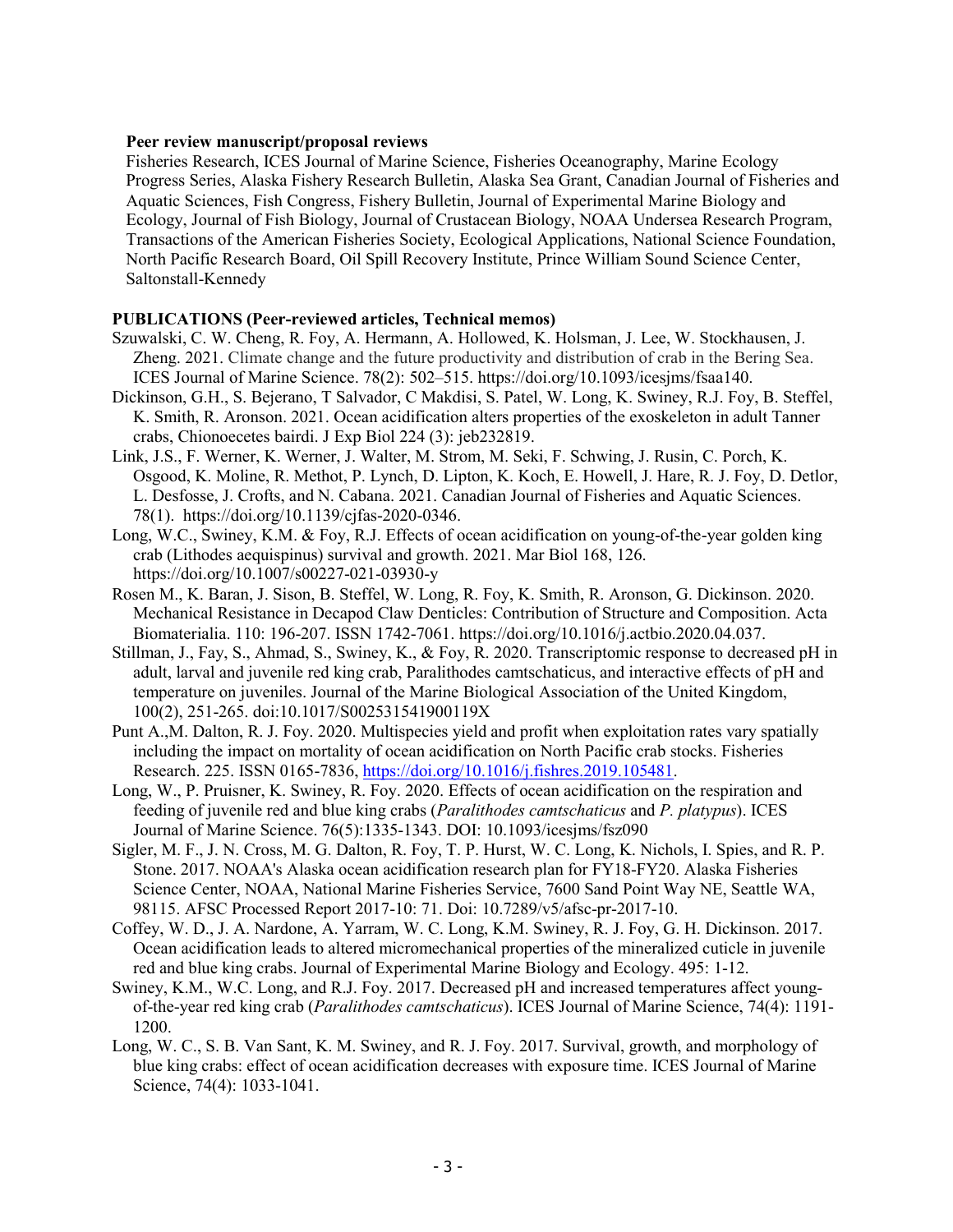- Meseck, S.L., J. H. Alix, K. M. Swiney, W. C. Long, , G. H. Wikfors, and R. J. Foy. 2016. Ocean acidification affects hemocyte physiology in the Tanner crab (*Chionoecetes bairdi*). PloS one, 11(2), e0148477.
- Punt, A. E., R. J. Foy, M. G. Dalton, W. C. Long, and K. M. Swiney. 2016. Effects of long-term exposure to ocean acidification conditions on future southern Tanner crab (*Chionoecetes bairdi*) fisheries management. ICES Journal of Marine Science, 73(3), 849-864.
- Long, W.C., K. M. Swiney, and R. J. Foy. 2016. Effects of high  $pCO<sub>2</sub>$  on Tanner crab reproduction and early life history, Part II: carryover effects on larvae from oogenesis and embryogenesis are stronger than direct effects. ICES Journal of Marine Science, 73(3), 836-848.
- Swiney, K. M., W. C. Long, and R. J. Foy. 2016. Effects of high pCO2 on Tanner crab reproduction and early life history—part I. ICES Journal of Marine Science, 73(3), 825-835.
- Daly, B, C.E. Armistead, Foy, R.J. 2016. The 2016 eastern Bering Sea continental shelf bottom trawl survey: Results for commercial crab species. NOAA Technical Memorandum NMFS-AFSC-327. 167 Pp.
- Seung, Chang K., M.G. Dalton, A. Punt, D. Poljak, R. Foy. 2015. Economic impacts of changes in an Alaska crab fishery from ocean acidification. Climate Change Economics. 6(4):1550017; 35 Pp.
- Daly, B, C.E. Armistead, Foy, R.J. 2015. The 2015 eastern Bering Sea continental shelf bottom trawl survey: Results for commercial crab species. NOAA Technical Memorandum NMFS-AFSC-308. 167 Pp.
- Sigler, M. F., T. P. Hurst, M. G. Dalton, R.J. Foy, J. T. Mathis, and R.P. Stone. 2015. NOAA's Alaska Ocean Acidification Research Plan for FY15-FY17. Alaska Fisheries Science Center Processed Rep. 2015-02, 59 p. Alaska Fisheries Science Center, NOAA, National Marine Fisheries Service, 7600 Sand Point Way NE, Seattle WA 98115.
- Marsh, J., R.J. Foy, N. Hillgruber, and G. Kruse. 2015. Variability in the trophic levels of four commercially important species in the Gulf of Alaska. Fisheries Research. 165: 100-114.
- Daly, B, C.E. Armistead, Foy, R.J. 2014. The 2014 eastern Bering Sea continental shelf bottom trawl survey: results for commercial crab species. NOAA Technical Memorandum NMFS-AFSC-282. 167 p.
- Daly, B, C.E. Armistead, Foy, R.J. 2014. The 2013 eastern Bering Sea continental shelf bottom trawl survey: results for commercial crab species. NOAA Technical Memorandum NMFS-AFSC-295. 166 p.
- Punt, A.E., D. Poljak, M. Dalton, and R.J. Foy. 2014. Evaluating the impact of ocean acidification on fishery yields and profits: The example of red king crab in Bristol Bay. Ecological Modelling. 285: 39- 53.
- Somerton, D., S. Goodman, R.J. Foy, L. Rugolo, and L. Slater. 2013. Growth per molt of snow crab (*Chionoecetes opilio*) in the eastern Bering Sea. North American Journal of Fisheries Management. 33(1), 140-147.
- Long, C.W., K.M. Swiney, C. Harris, H. Page, and R.J. Foy. 2013. Effects of ocean acidification on juvenile red king crab (*Paralithodes camtschaticus*) and Tanner crab (*Chionoecetes bairdi*). PLoS ONE 8(4): e60959. doi:10.1371/journal.pone.0060959.
- Long, C.W., K.M. Swiney, and R.J. Foy. 2013. Effects of Ocean acidification on embryos and larvae of red king crab, *Paralithodes camtschaticus*. Marine Pollution Bulletin. 69: 38-47.
- Foy, R. J., M. Carls, M. Dalton, T. Hurst, W. C. Long, D. Poljak, A. E. Punt, M. F. Sigler, R. P. Stone, K. M. Swiney. 2013. CO<sub>2</sub>, pH, and anticipating a future under ocean acidification. Onchorhynchus XXXIII:1-5.
- Foy, R.J. and C.E. Armistead. 2013. The 2012 eastern Bering Sea continental shelf bottom trawl survey: results for commercial crab species. NOAA Technical Memorandum NMFS-AFSC-2317. 147 Pp.
- Marsh, J. N. Hillgruber, R.J. Foy. 2012. Temporal and ontogenetic variability in trophic role of four groundfish species: walleye pollock, Pacific cod, arrowtooth flounder, and Pacific halibut, around Kodiak Island in the Gulf of Alaska. Transactions of the American Fisheries Society. 141(2): 468-486.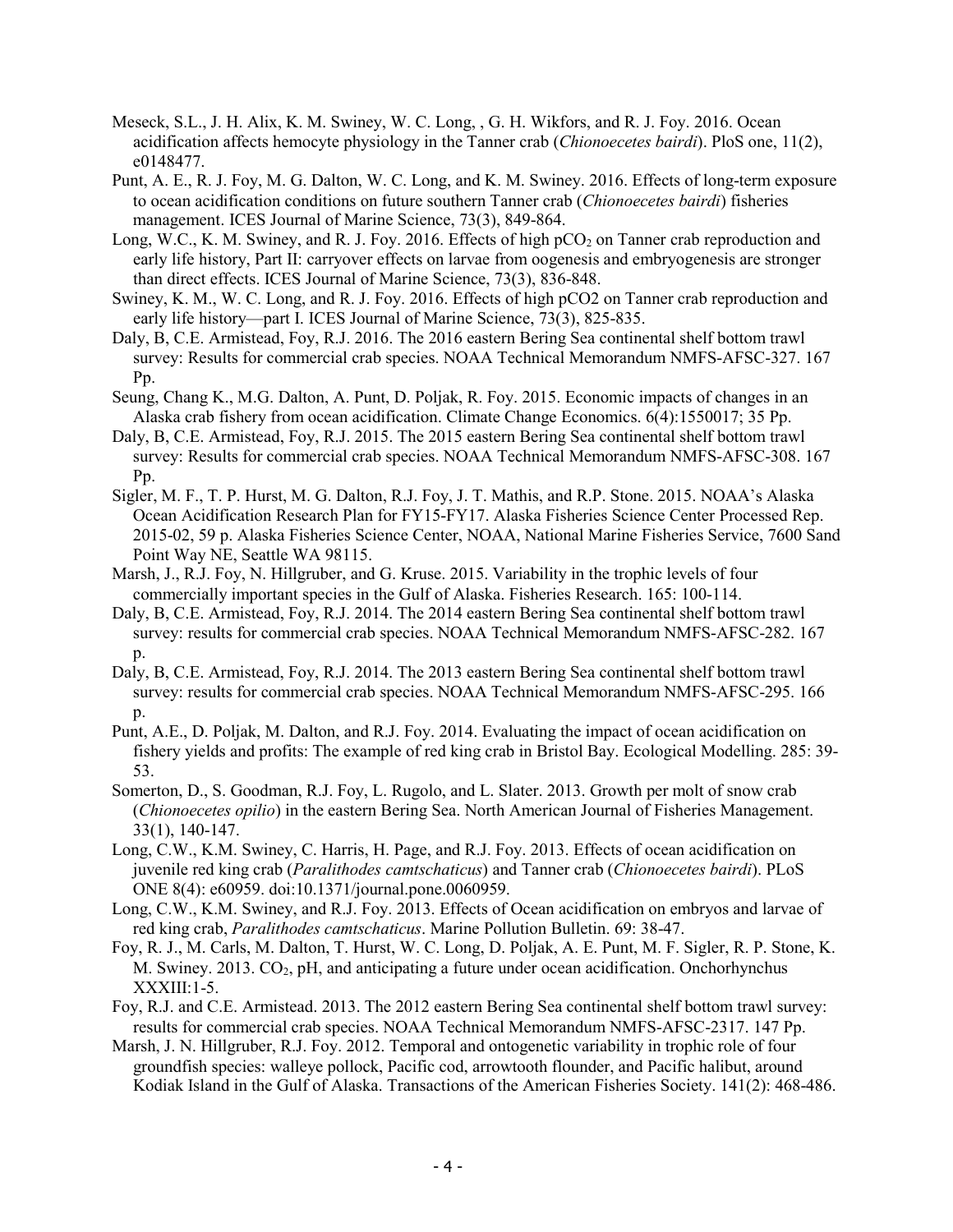- Courtney, D.L. and R.J. Foy. 2012. Pacific sleeper shark, *Somniosus pacificus*, trophic ecology in the eastern North Pacific Ocean inferred from nitrogen and carbon stable isotope ratios and diet. Journal of Fish Biology. 80: 1508–1545.
- Chilton, E.A., C.E. Armistead, and R.J. Foy. 2012. The 2011 eastern Bering Sea continental shelf bottom trawl survey: results for commercial crab species. NOAA Technical Memorandum NMFS-AFSC-2124. 150 Pp.
- Chilton, E.A., R.J. Foy, and C.E. Armistead. 2011. Temperature effects on assessment of red king crab in Bristol Bay, Alaska, p. 249-263. In Kruse, G. H., G. L. Eckert, R. J. Foy, R. N. Lipcius, B. Sainte-Marie, D. L. Stram, and D. Woodby (editors). Biology and management of exploited crab populations under climate change. Alaska Sea Grant College Program Report No. AK-SG-10-01, University of Alaska Fairbanks, AK.
- Zheng, J., D. Pengilly, R. Foy, and D. Barnard. 2011. Stock assessment model evaluation for St. Matthew blue king crab, p. 495-516. In Kruse, G. H., G. L. Eckert, R. J. Foy, R. N. Lipcius, B. Sainte-Marie, D. L. Stram, and D. Woodby (editors). Biology and management of exploited crab populations under climate change. Alaska Sea Grant College Program Report No. AK-SG-10-01, University of Alaska Fairbanks, AK.
- Chilton, E.A., C.E. Armistead, and R.J. Foy. 2011. The 2010 eastern Bering Sea continental shelf bottom trawl survey: results for commercial crab species. NOAA Technical Memorandum NMFS-AFSC-216. 139 Pp.
- Montes-Hugo, J.H. Churnside, R.W. Gould, R.A. Arnone, R.J. Foy. 2010. Spatial coherence between remotely sensed ocean color data and vertical distribution of lidar backscattering in coastal stratified waters. Remote Sensing of Environment. RSE-07694.
- Kruse, G.H., G.L. Eckert, R.J. Foy, R.N. Lipcius, B. Sainte-Marie, D.L. Stram, and D. Woodby (editors). 2010. Biology and management of exploited crab populations under climate change. Alaska Sea Grant College Program Report No. AK-SG-10-01, University of Alaska Fairbanks, AK.
- Chilton, E.A., C.E. Armistead, and R.J. Foy. 2010. The 2009 eastern Bering Sea continental shelf bottom trawl survey: results for commercial crab species. NOAA Technical Memorandum NMFS-AFSC-187. 101 Pp.
- Winter, A., R.J. Foy, and K. Wynne. 2009. Seasonal differences in prey availability around a Steller sea lion haulout and rookery in the Gulf of Alaska. Aquatic Mammals. 35(2): 145-162.
- Conrath C. and R. J. Foy. 2009. The distribution, stock structure, and management of spiny dogfish, *Squalus acanthias*. In V.R. Gallucci, G.A. McFarlane, G. G. Bargmann (editors), Biology and Management of Dogfish Sharks. American Fisheries Society. Bethesda, Maryland.
- Andrews, A. and R. J. Foy. 2009. Geographical variation in the carbon and nitrogen stable isotope ratios of spiny dogfish in the northeastern Pacific Ocean. In V.R. Gallucci, G.A. McFarlane, G. G. Bargmann (editors), Biology and Management of Dogfish Sharks. American Fisheries Society. Bethesda, Maryland.
- Witteveen, B.H., G.A.J. Worthy, R.J. Foy, K.M. Wynne. 2011. Modeling the diet of humpback whales: an approach using stable carbon and nitrogen isotopes in a Bayesian mixing model. Marine Mammal Science. 28(1): 1748-1769.
- Adams, C.F., R.J. Foy, J.J. Kelley, K.O. Coyle. 2009. Seasonal changes in the diel vertical migration of walleye pollock (*Theragra chalcogramma*) in the northern Gulf of Alaska. Environmental Biology of Fishes. 86:297-305.
- Chilton, E.A., C.E. Armistead, and R.J. Foy. 2008. The 2008 eastern Bering Sea continental shelf bottom trawl survey: results for commercial crab species. NOAA Technical Memorandum NMFS-AFSC-187. 85 Pp.
- Gallucci, V.F., R. J. Foy, <sup>§</sup>S. O'Brien, A. Silva, H. Nesse, B. Langseth, N. Vega, I. Taylor, and K. Goldman. 2008. The first record of a pregnant salmon shark, *Lamna ditropis*, in the eastern North Pacific and life history implications. Journal of Fish Biology. 73:1-8.
- Adams, C.F., R.J. Foy, D.S. Johnson, and K.O. Coyle. 2008. Seasonal changes in pelagic fish biomass around the Chiswell Island Steller sea lion rookery in 2003. Fisheries Research. 93: 179-185.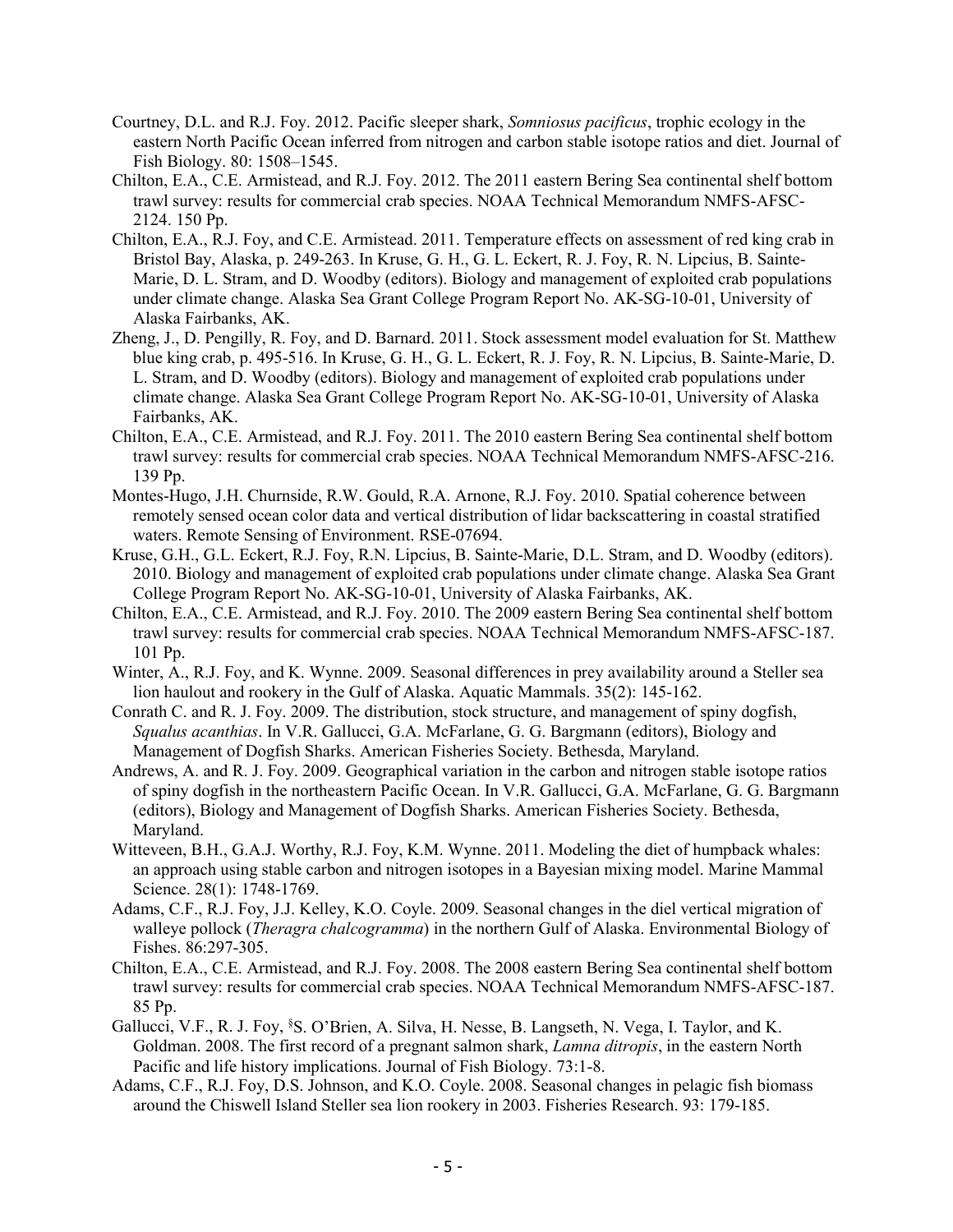- Chilton, E.A., L. Rugolo, C.E. Armistead, and R.J. Foy. 2008. The 2007 eastern Bering Sea continental shelf bottom trawl survey: results for commercial crab species. NOAA Technical Memorandum NMFS-AFSC-186. 85 Pp.
- Sigler, M. F., R.J. Foy, J. W. Short, M. Dalton, L. B. Eisner, T. P. Hurst, J. F. Morado, and R.P. Stone. 2008. Forecast fish, shellfish and coral population responses to ocean acidification in the North Pacific Ocean and Bering Sea: An ocean acidification research plan for the Alaska Fisheries Science Center. Alaska Fisheries Science Center Processed Rep. 2008-07, 35 p.
- Knoth, B. and R.J. Foy. 2008. Temporal variability in the food habits of arrowtooth flounder (Atheresthes stomias) in the western Gulf of Alaska. U.S. Department of Commerce, NOAA Technical Memorandum. NMFS-AFSC-184, 30 p.
- Hanna, S. K., A. H. Haukenes, R.J. Foy, C. L. Buck. 2008. Temperature effects on metabolic rate, swimming performance and condition of Pacific cod *Gadus macrocephalus* Tilesius. Journal of Fish Biology. 72:1068-1078.
- Witteveen, B., R. J. Foy, K. Wynne, and Y. Tremblay. 2008. Investigation of foraging habits and prey selection by humpback whales (*Megaptera novaeangliae)* using acoustic tags and concurrent fish surveys. Marine Mammal Science. 24(3): 516-534.
- Hanna, S. K., A. H. Haukenes, R. J. Foy, and C. L. Buck. 2008. Temperature effects on recovery of Pacific cod following exhaustive exercise, p. 239-259. In G.H. Kruse, K. Drinkwater, J.N. Ianelli, J.S. Link, D.L. Stram, V. Wespestad, and D. Woodby (editors), Resiliencey of Gadid Stocks to Fishing and Climate Change. University of Alaska Sea Grant, AK-SG-08-01, University of Alaska, Fairbanks, AK.
- Foy, R. J., C. A. Crapo, and D. E. Kramer. 2006. Investigating the roles of temperature and exercise in the development of chalkiness in Pacific halibut. International Pacific Halibut Technical Report Series No. 50. Seattle, Washington.
- Buchheister, A., M. T. Wilson, R. J. Foy, and D. A. Beauchamp. 2006. Seasonal and geographic variation in condition of juvenile walleye pollock in the Western Gulf of Alaska. Transactions of the American Fisheries Society. 135:897-907.
- Witteveen, B., R. J. Foy, and K. Wynne. 2006. The effect of predation (current and historical) by humpback whales (*Megaptera novaeangliae*) on fish abundance near Kodiak Island, Alaska. Fishery Bulletin. 104: 10-20.
- Montes-Hugo, M. A., K. Carder, R. J. Foy, J. Canizzaro, E. Brown, and S. Pegau. 2005. Estimating phytoplankton biomass in coastal waters of Alaska using airborne remote sensing. Remote Sensing of Environment. 98: 481-493.
- Wynne, K., and R. J. Foy. 2002. Is it food now? Gulf Apex Predator-prey study. In Steller Sea Lion Decline: Is It Food II. Eds. D. DeMaster and S. Atkinson. University of Alaska Sea Grant, AK-SG-02- 02, Fairbanks, Alaska. Pp. 49-52.
- Foy, R. J., and B. L. Norcross. 2001. Temperature effects on zooplankton assemblages and juvenile herring feeding in Prince William Sound, Alaska. *In* Herring: Expectations for a new millennium. Eds. F. Funk, J. Blackburn, D. Hay, A.J. Paul, R. Stephenson, R. Toresen, and D. Witherell. University of Alaska Sea Grant, AK-SG-01-04, Fairbanks. Pp. 21-36.
- Lehman, J. T., R. J. Foy, and D.A. Lehman. 2001 Inverse model method for estimating assimilation by aquatic invertebrates. Aquatic Science. 63:168-181.
- Norcross, B. L., E. D. Brown, R. J. Foy, M. Frandsen, S. Gay, T. C. Kline Jr., D. M. Mason, E. V. Patrick, A. J. Paul, and K. D. E. Stokesbury. 2001. A synthesis of the life history and ecology of juvenile Pacific herring in Prince William Sound, Alaska. Fisheries Oceanography. 10(supplement 1): 42-57.
- Foy, R. J., and B. L. Norcross. 1999. Feeding behavior of herring (*Clupea pallasi*) associated with zooplankton availability in Prince William Sound, Alaska. Proceedings of Ecosystem Considerations in Fisheries Management. 16<sup>th</sup> Lowell Wakefield Fisheries Symposium. Anchorage, Alaska. September 30 – October 3, 1999. University of Alaska Sea Grant College Program Report No. 99-01. Pp. 129-135.